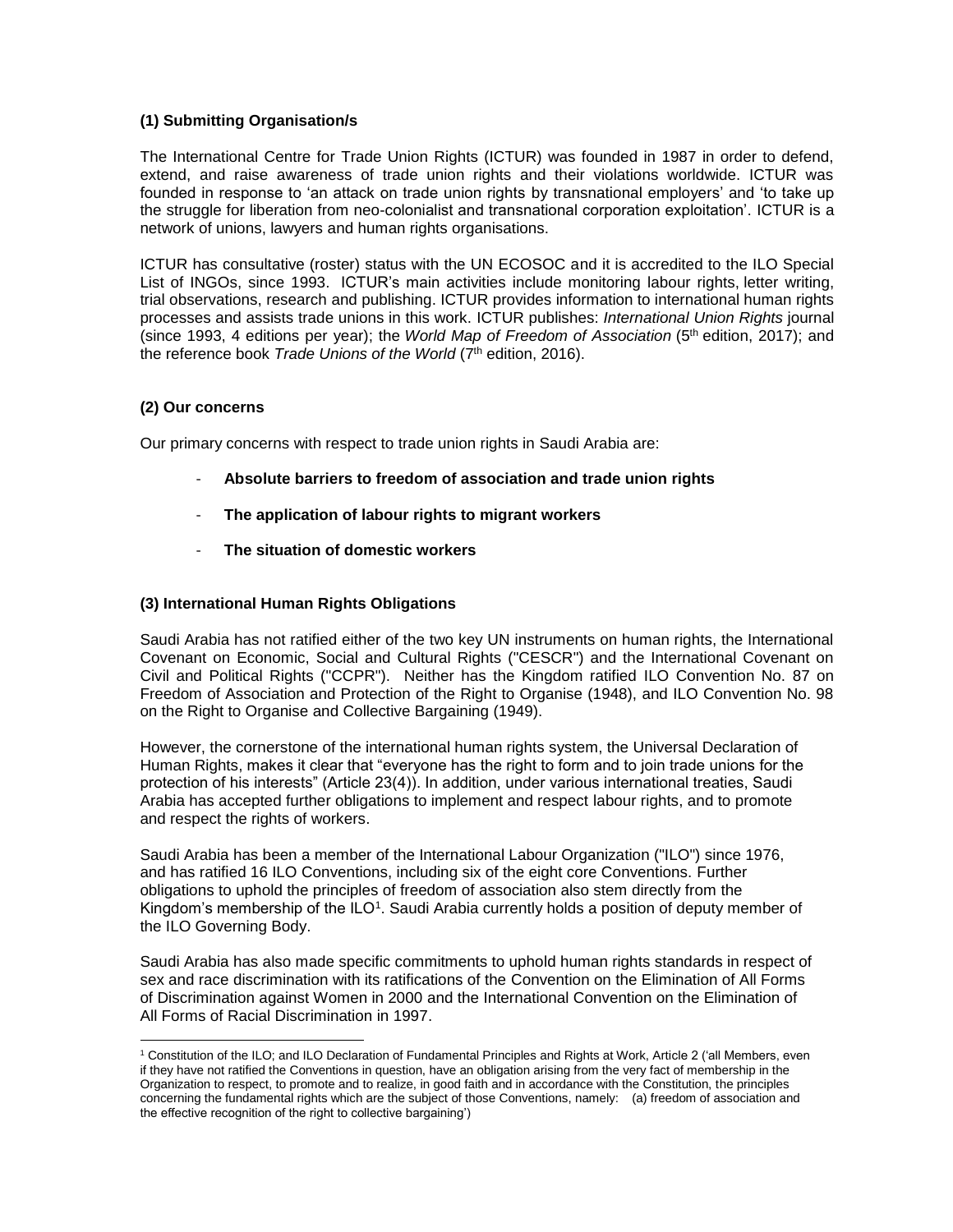Further commitments apply under the regional Arab Charter on Human Rights, since 2009, and the Gulf Cooperation Council Human Rights Declaration since 2014.

### **(4) Previous UPR cycle**

Within the previous UPR cycle:

Several States urged Saudi Arabia to **ratify international human rights instruments**, among which Spain, Japan, Romania and Iraq urged Saudi Arabia to consider ratification of both the ICESCR and the ICCPR (A - 138.11, A - 138.12, A - 138.17, and A - 138.18) 2 . These recommendations were accepted by Saudi Arabia.

Several States urged Saudi Arabia to **improve freedom of association** (A – 138.48, A – 138.49, A – 138.51, A – 138.53, A – 138.70)<sup>3</sup>. These recommendations, addressing in particular the NGO sector, were accepted by Saudi Arabia. Other recommendations, including those addressing ILO Conventions on freedom of association, were not accepted in the previous review.

Numerous States urged Saudi Arabia to **tackle the situation of migrant workers** (A – 138.197 -  $A - 138.215)^4$ . All of these recommendations were accepted by Saudi Arabia. Amnesty International noted that 'migrant workers, a third of the population, are inadequately protected by labour laws and vulnerable to exploitation and abuse by employers'<sup>5</sup> . Amnesty called on the government 'to reform national labour laws so that migrant workers have adequate protection against abuses by employers and the state'<sup>6</sup>. Migrant workers are at higher risk of unlawful imprisonment due to lack of knowledge of local norms and laws and communication barriers. JS4 recommended improving the access of women migrant workers to meaningful redress mechanisms<sup>7</sup>.

Sri Lanka and the Philippines specifically urged Saudi Arabia to **improve the situation of domestic workers**  $(A - 138.202$  and  $A - 138.214)^8$ . Both of these recommendations were accepted by Saudi Arabia. Amnesty International noted that 'women domestic workers are at particular risk of sexual violence and other abuses'<sup>9</sup> . Many other civil society recommendations called for 'abolishing the kafala system; extending labour protections to domestic and agricultural workers'<sup>10</sup> .

# **Freedom of association**

The Basic Law<sup>11</sup> contains no explicit recognition or protection for the rights of freedom of association or of assembly. Article 26 of the Basic Law emphasises a commitment to the protection of human rights, but it does not specify what these rights are, and adds that rights are

l <sup>2</sup> Report of the Working Group on the Universal Periodic Review, Saudi Arabia, (26/12/2013), A/HRC/25/3

<sup>3</sup> Report of the Working Group, UPR (2013)

<sup>4</sup> *ibid.*

<sup>&</sup>lt;sup>5</sup> Stakeholder Report for the Universal Periodic Review of Saudi Arabia 2013, Amnesty International

<sup>6</sup> Amnesty International Submission (2013)

<sup>7</sup> Stakeholder Report for the Universal Periodic Review of Saudi Arabia 2013, JS4

<sup>&</sup>lt;sup>8</sup> Report of the Working Group, UPR (2013)

<sup>&</sup>lt;sup>9</sup> Amnesty International Submission (2013)

<sup>&</sup>lt;sup>10</sup> Stakeholder Reports for the Universal Periodic Review of Saudi Arabia 2013, JS3, JS4 and Human Rights Watch

<sup>&</sup>lt;sup>11</sup> Basic Rule of Governance (Basic Law), Royal Decree No. A/90, 1992, Article 26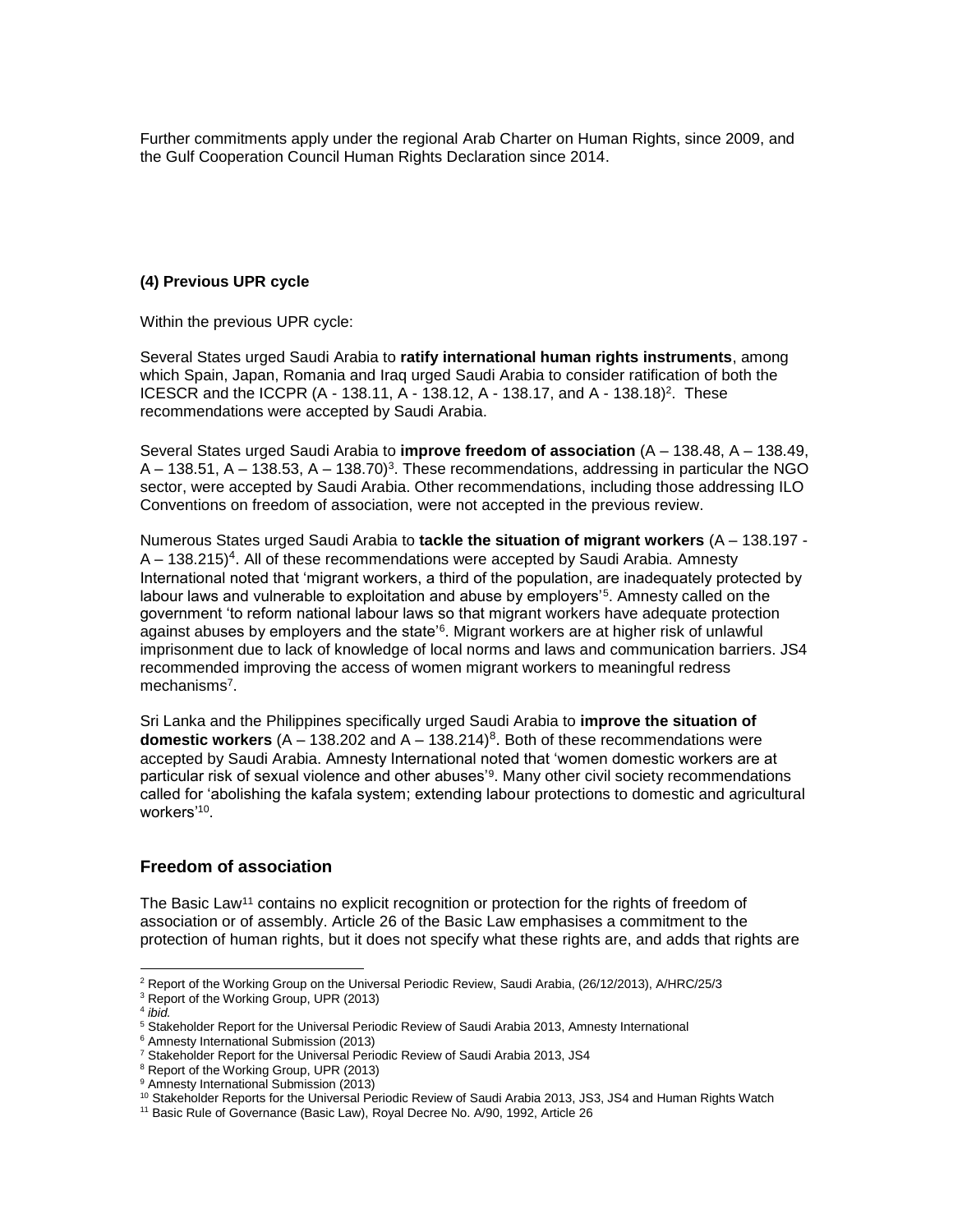protected only so far as they are 'in accordance with Sharia'<sup>12</sup> . This commitment to protect human rights ought in theory to protect freedom of association, since all of the instruments comprising the International Bill of Rights protect that right. However, the reality is that without explicit recognition and protection under domestic law anyone exercising these rights is placed at risk of repression, prosecution, and serious criminal penalties. Amnesty International has said that the 'Saudi Arabian authorities are consistently abusing the country's vague laws to deprive human rights defenders and others of their liberty'<sup>13</sup>. Despite a recent NGO law, the work of most NGOs remains within traditional confines of 'charity', and 'no NGOs in Saudi Arabia … are allowed to work on human rights'<sup>14</sup> .

There is no legal framework for collective bargaining, and hence no real industrial relations system, other than a rigid conciliation and arbitration system, that brings disputes between workers and employers into its ambit irrespective of their wishes<sup>15</sup>. In practice, this system is ineffective at protecting workers' rights (see cases below). Furthermore, the Labour Law prohibits any worker from taking action that might place any pressure on an employer or on another worker that is 'inconsistent with the freedom of work'<sup>16</sup>. This provision frustrates trade union rights in the Kingdom. There are no reports of effective trade unions in the Kingdom.

Law reforms in 2001 created a role for workers' committees<sup>17</sup>. The submitting organisation was unable to obtain a reliable translation of these regulations (even the ILO only indicates that it has an 'unofficial French translation'<sup>18</sup>, and even this is not available online), but a number of secondary sources agree that the regulations establish a right to form these organisations only in large enterprises that employ more than 100 Saudi citizens as workers. Their role is said to be limited to suggesting recommendations on working conditions, health and safety standards, and productivity<sup>19</sup>. These organisations apparently can represent migrant workers<sup>20</sup>, but it is unclear whether this happens in practice. Foreign workers are not, according to ITUC, allowed to serve on the executive of the workers' committees<sup>21</sup>.

The government must approve the statutes and membership of the workers' committees, and the Minister of Labour and Social Affairs as well as the company management have the right to send a representative to the committee meetings. The minutes of the meetings must also be submitted to management and then passed on to the Minister. Finally, public demonstrations of a political nature are prohibited, and the Ministry can dissolve a workers' committee if it violates regulations or threatens public security. In practice, very few workers' committees have been established, and those that do exist play a tame role. Outside of the legal framework, however, informal and spontaneous worker organizing and demonstrations do occur, from time to time:

• In 2016 the Binladin Group terminated the jobs of 77,000 migrant workers and issued final exit visas for them to leave the country. Workers, owed months of wages, lacked any effective formal channels for resolving their grievances - resulting in widespread unrest. In January 2017 dozens of these workers were reportedly sentenced to lashings and jail

 <sup>12</sup> *ibid.*, Article 26

<sup>13</sup> 'Saudi Arabia: Un Expert Working Group Highlights Appalling Record On Unlawful Detention Of Peaceful Activists', press release, Amnesty International (23 November 2015), at: https://www.amnesty.org/en/press-releases/2015/11/saudiarabia-un-expert-working-group-highlights-appalling-record-on-unlawful-detention-of-peaceful-activists/ <sup>14</sup> Report of the Special Rapporteur on extreme poverty and human rights on his mission to Saudi Arabia, Human Rights

Council, Thirty-fifth session, 6-23 June 2017, A/HRC/35/26/Add.3, p14. <sup>5</sup> Labour Law, Royal Decree No. M/51, 2005, Part XIV

<sup>&</sup>lt;sup>16</sup> Labour Law (2005), Article 20

<sup>&</sup>lt;sup>17</sup> Decision on application of Rules regarding the establishment of works councils further to Resolution No. 12, 2001, approved by Ministerial Decree No. 1691

<sup>18</sup> NATLEX, Saudi Arabia, ILO, at: http://www.ilo.org/dyn/natlex/natlex4.detail?p\_lang=en&p\_isn=62100&p\_country=SAU <sup>19</sup> Annual Survey Survey of Violations of Trade Union Rights, ITUC (20012)

<sup>20</sup> *Boost for workers' rights in Saudi Arabia*, ILO (18/04/2002), press release, at: [http://www.ilo.org/global/about-the](http://www.ilo.org/global/about-the-ilo/newsroom/news/WCMS_007782/lang--en/index.htm)[ilo/newsroom/news/WCMS\\_007782/lang--en/index.htm](http://www.ilo.org/global/about-the-ilo/newsroom/news/WCMS_007782/lang--en/index.htm) and *Workers' Committees and Employee Voice in Kingdom of*  **Saudi Arabia, Abdulmonem Hamdan Alzalabani, paper for the 15<sup>th</sup> IIRA World Congress: The New World of Work,** Organisations & Employment, Sydney, Australia, 24-28/08/2009

 $21$  ITUC Survey (2012)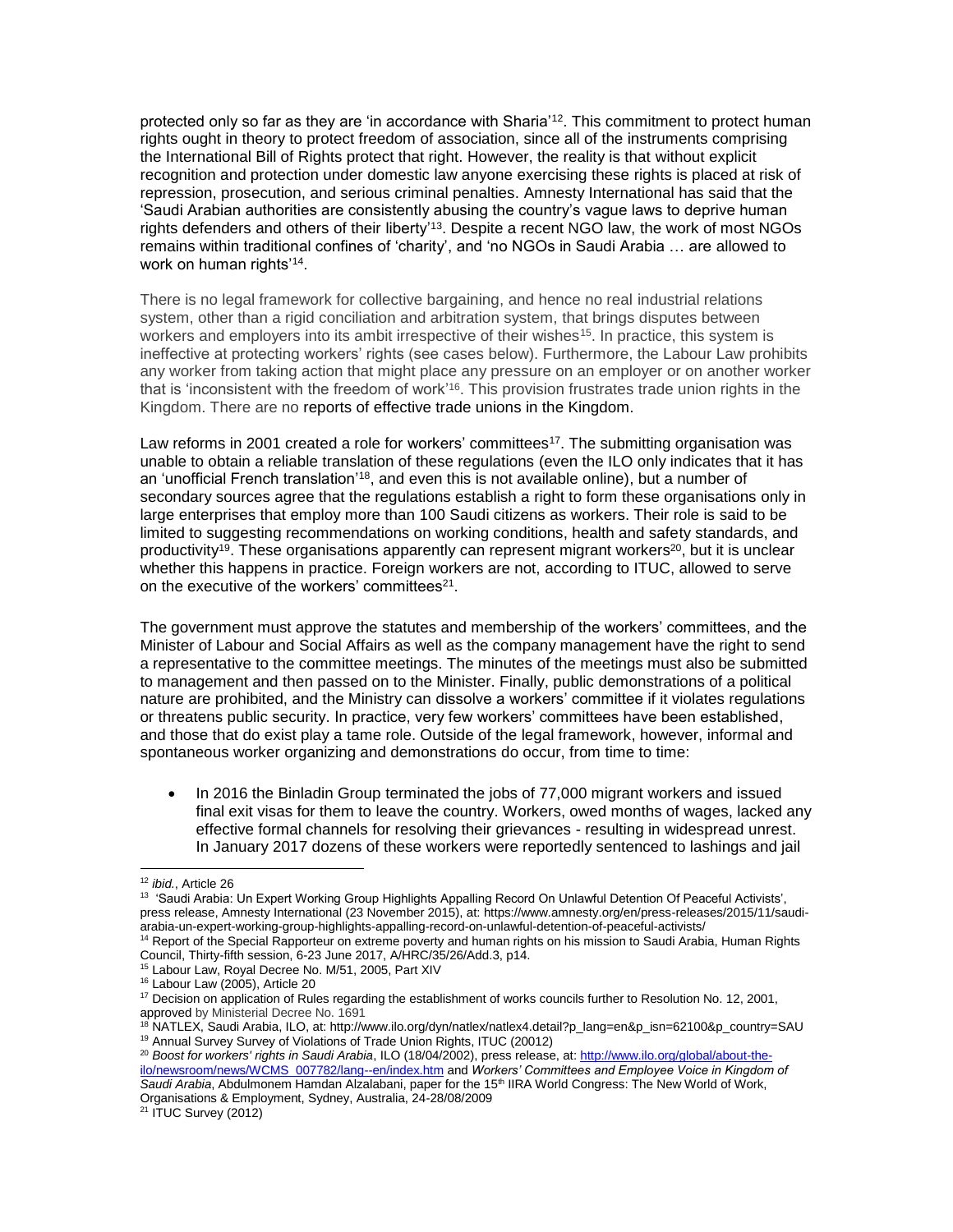terms ranging from 45 days to four months.

 Also in 2016 workers – comprising both Saudi and migrant workers from both the general service and skilled professional categories of staff – participated in strike action in protest at unpaid wages in the private Saad Specialist Hospital in Khobar. Media coverage indicated that the strike enjoyed the tacit support of the local authorities, who were concerned by the private employer's failure to pay staff.

The cases outlined above demonstrate the seriousness of the industrial relations vacuum that exists in Saudi Arabia, in which serious unrest can result where ineffective dispute resolution procedures fail, with public order and worker welfare implications. These indicate the potential benefits that would accrue to workers, to the authorities, and to public order by introducing effective industrial relations and freedom of association provisions to resolve disputes.

## **Migrant workers**

There are said to be some 9 million migrant workers in Saudi Arabia, equivalent to a third of the population, or between half and two-thirds of the total workforce. A system of sponsorship – the kafala system – provides the framework under which these millions of workers enter. The majority are from Asia. Most are employed in construction and service sectors, and as domestic workers – this latter group have even fewer protections. As non-citizens, all migrants are at risk of discrimination in access to education, social security, housing, water and sanitation frequently lacking health insurance, social security, and other services.

Recent reforms to the system have seen some improvements, but contemporaneous policies aimed at reducing the numbers of undocumented migrants have caused further problems.

- In 2013 tens of thousands of undocumented migrants were detained and deported. These workers had, on the whole, arrived lawfully under the kefala system. By mid-2014 as many as 427,000 undocumented workers had been deported. This precipitated a wave of unrest: violent attacks on migrants by police and citizens were reported.
- In October 2015, a package of 38 amendments to the Labour Law went into effect. These promised an end to the practice of employers confiscating migrants' passports, new powers to prevent non-payment of wages, and boosting requirements to provide copies of contracts to employees.

Despite the reforms, many migrants still fear retaliation by their employers, detention by the State, or deportation, and they continue to encounter great difficulties in accessing information enforcing rights they supposedly do have. Further reform is urgently required.

### **Domestic workers**

Saudi Arabia is one of the world's largest employers of domestic workers. But abuse and exploitation is rife in this sector. Domestic workers fall into a uniquely disadvantaged category among other migrant workers as they are exempted from the general provisions of the labour law<sup>22</sup>. Until 2013 this exclusion was total. However, the situation improved somewhat with Order No. 310 of 7 September 2013, which introduced legal protection for nine hours of rest every day, one day off per week, and one month of paid vacation every two years. The authorities also issued a guide booklet on domestic workers' rights, and established a hotline in eight different languages. The reforms were welcome but did not go far enough.

l

<sup>&</sup>lt;sup>22</sup> Labour Law (2005), Article 7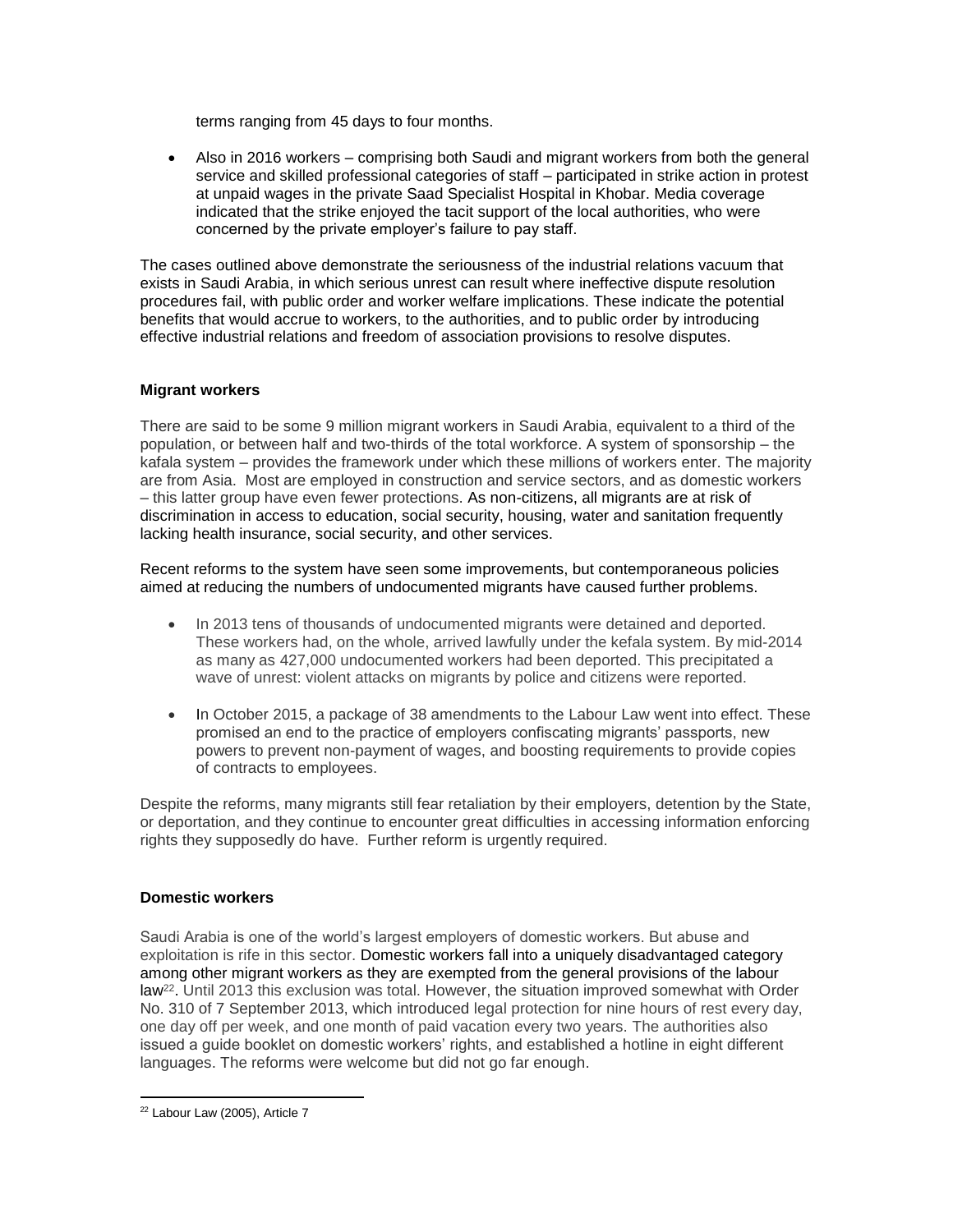The situation of migrant domestic workers remains one of particular vulnerability, partly due to the failure to enforce the law, and partly due to the need for further reforms. Domestic workers continue to face abusive employer practices, such as retention of passports, non-payment of wages, poor conditions of work, limitations to their liberty, and physical and sexual abuse. Domestic employment in such situations can amount to forced labour situations.

### **(9) Context and analysis**

Migrant domestic workers have been recognized by the ILO as a category of workers who are particularly at risk of discrimination, abuse and exploitative working and living conditions. The ILO Multilateral Framework on Labour Migration<sup>23</sup> adopted in 2006 explained how principles on nondiscrimination and equality should be applied to protect workers in practice.

The ILO's Committee on Freedom of Association (CFA) has stated clearly that: 'all workers, without distinction whatsoever, including without discrimination in regard to occupation, should have the right to establish and join organizations of their own choosing' (*Digest of decisions and principles of the Freedom of Association Committee of the Governing Body of the ILO*, Fifth Edition, 2006, para. 216). This right is specifically recognised for migrant workers (*Digest*, para. 214-5) and domestic workers (*Digest*, para. 267). The CFA has observed that 'legislation should be made flexible so as to permit the organizations to elect their leaders freely and without hindrance, and to permit foreign workers access to trade union posts, at least after a reasonable period of residence in the host country' (*Digest*, para. 420).

The CFA has also noted that 'the establishment of a trade union may be considerably hindered, or even rendered impossible, when legislation fixes the minimum number of members of a trade union at obviously too high a figure, as is the case, for example, where legislation requires that a union must have at least 50 founder members' (*Digest*, para. 284), and 'the legal requirement laid down in the Labour Code for a minimum of 30 workers to establish a trade union should be reduced in order not to hinder the establishment of trade unions at enterprises, especially taking into account the very significant proportion of small enterprises in the country (*Digest*, para. 286).

Despite commitments made in both previous Reviews, Saudi Arabia has not yet ratified the main international instruments on freedom of association. This means that law and practice in the Kingdom is not properly scrutinized by international monitoring systems, and leads to a shortage of clear, independent information. Limited contacts with UN supervisory systems and rapporteurs<sup>24</sup> compound this problematic situation. In 2017 a UN Special Rapporteur noted that 'at present, despite the 2015 non-government organization (NGO) law, there is almost no meaningful engagement with civil society or human rights groups'<sup>25</sup> further emphasizing that 'there are no NGOs in Saudi Arabia that are allowed to work on human rights'<sup>26</sup>. Similarly, due to a lack of legislation and a repressive climate for informal activism there are no trade unions functioning in the country. Each of these factors limited the availability of clear information.

### **(11) Recommendations**

The International Centre for Trade Union Rights calls on Saudi Arabia to take the following steps to improve human rights compliance:

l

<sup>23</sup> http://www.ilo.org/wcmsp5/groups/public/--- ed\_protect/---protrav/---migrant/documents/publication/wcms\_178672.pdf <sup>24</sup> Report of the Special Rapporteur on extreme poverty and human rights on his mission to Saudi Arabia, Human Rights

Council, Thirty-fifth session, 6-23 June 2017, A/HRC/35/26/Add.3, p3 <sup>25</sup> *ibid.*, p10

<sup>26</sup> *ibid.*, p14